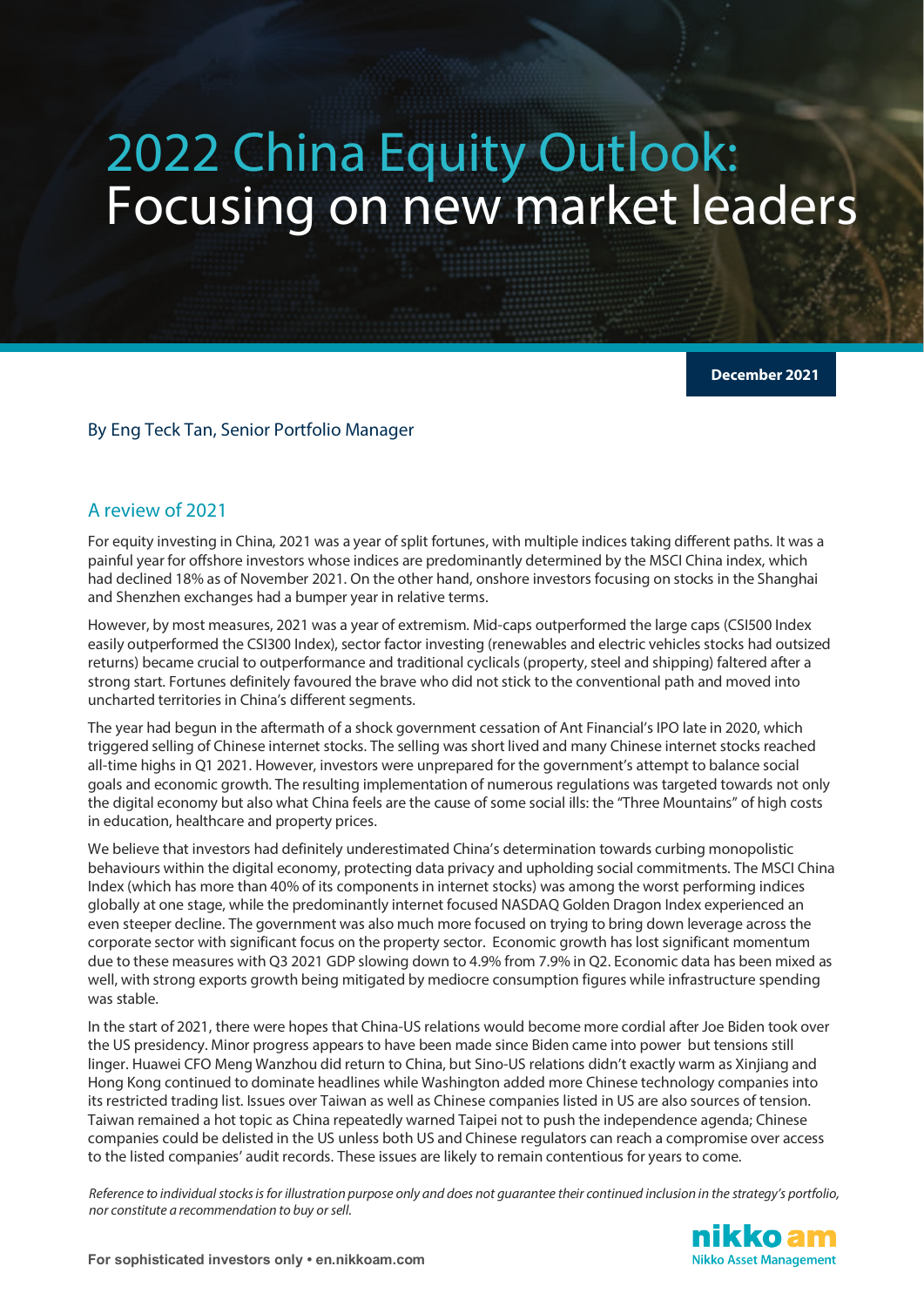# Is China still investable? A resounding yes

With a flurry of negative headlines dominating in 2021, investors were constantly questioning whether China is still investable. We would like to highlight a few important points in this debate. Firstly, every two to five years, this question emerges whenever China is viewed negatively. Investors seem to constantly neglect the fact that China, despite its massive size, is still an emerging economy that is constantly evolving. The government is also constantly implementing reforms. However, history has shown that investing when the negatives are overwhelming has been extremely rewarding, such as during the anti-corruption campaign in 2014, the trading suspension scandal during 2015-2016 and the China-US trade war in 2019.

Secondly, it is important to note that China tends to initiate reform, implement regulations and fix economic glitches (in the current case high property leverage) when the country is in a position of strength. The economy has been relatively strong since China recovered from the COVID-19 pandemic earlier than other countries. Employment has been robust and exports are at its strongest ever. Such supportive factors allow China to fix what they view as potential headwinds to future growth.

Thirdly, in term of investing, investors tend to forget that China's market leaders change every five to eight years, sometimes even earlier. Telecom was the dominant sector (more than 50% of indices) in the early 2000s, subsequently taken over by the banking and commodities sector in the mid-2000s followed by the consumer sector in the early 2010s. And since 2015, the internet sector has dominated every investor benchmark and portfolio. As such, the internet sector has been an easy win for the last five years and investors may have become complacent, neglecting their search for other winners. The internet sector could be peaking but there are still many growing sectors worth investing in China, in our view.

## Onshore stocks, and focusing on the right indices and sectors will be key

Our current view is that China continues to have very attractive investment opportunities. But we believe that onshore stocks and focusing on the right indices sectors are the key to outperformance and significant alpha.

Investors in China with the flexibility to position their portfolios generated significant alpha in 2021. Onshore stocks have significantly outperformed offshore stocks and we believe that their outperformance will continue. Onshore stocks have much more structural growth sectors that are expected to drive China's economy in the next decade. Together with domestic investing merits (such as household portfolio allocation and low penetration of mutual funds) we expect onshore stocks to eventually dominate the portfolios of those investing in China.

As we have been advocating for many years now, the right indices are also important in determining investor portfolios. In our view, an index that has a more favourable tilt towards onshore and mid-caps is a good way to pivot for investors who want to invest in China. Generally, offshore China indices tend to be dominated by one or two sectors while onshore indices are more diversified due to the size of the markets. For example, the market cap for onshore China indices is in excess of USD 10 trillion, spread over more than 4,000 companies; on the other hand, the market cap for offshore China indices is only USD 2.5 trillion, spread over approximately 1,000 investable companies. As new market leaders emerge in China, the indices comprised mostly of the old market leaders might languish until the new leadership stocks (which currently represent less than 10% of indices) catch up.

Lastly we maintain our view that focusing on the right sectors is crucial for investing in China. The Chinese economy has reached a size in which the quality of growth, rather than the scale of growth, will be in much greater focus. As a result, significant fine tuning will be required when it comes to capital allocation. This will mean that certain sectors will benefit from China's growth while others end up suffering. Sectoral allocation and subsequent stock picking within sectors will be key to generating the required alpha, in our view.

## Structural growth sectors

As negative headlines dominated 2021, investors may have largely overlooked the significant number of positive developments in China. The Chinese government has released many positive directives indicating their vision of the economy. These included initiatives directed towards ambitious renewables targets, the continued opening up of the financial sectors and support for a significant number of industries including, but not limited to, artificial intelligence, big data, software, electric vehicles, robotics, 5G and smart grid. We believe these areas could become the new leaders of China's capital markets, representing investment themes for the next several decades. Our investment thesis is summarised in Chart 1. We also believed that China's significant advantage in manufacturing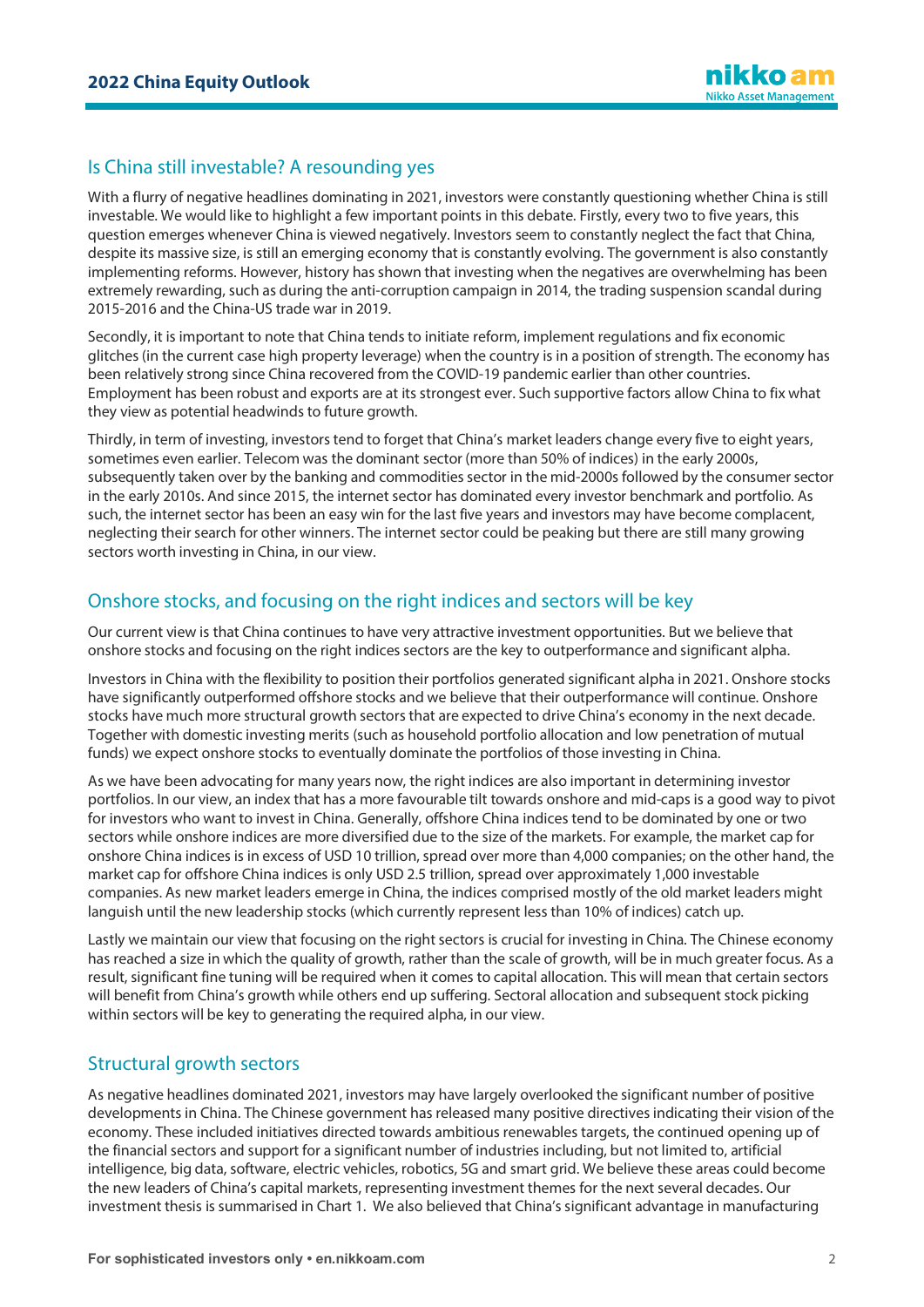(the country already accounts for roughly 19% of global manufacturing output, an all-time high) can be further enhanced as it leverages technology and automation to cement its dominant position in new industries while consolidating its market leadership in old industries.

#### **Chart 1: Our investment thesis for China**



# Government pivot also a focal point

Even though "common prosperity" has been effectively enshrined in Chinese Communist Party philosophy (or mission statement), the term probably escaped most investors prior to 2021. As investors get around the concept of "common prosperity" and how it will affect the capital markets, it is important to know that China is not going backwards in term of economic development. What the country is seen trying to achieve is balancing economic growth and social stability. This includes keeping corporate profits and employee welfare on an even keel, allocating capital towards more social goods and increasing labour's GDP share. This is an important philosophy to watch as government policies are likely to be geared towards achieving these goals instead of focusing on the growth at all cost objective. Although the objectives are very broad and difficult to quantify, we believe that if well executed, they could lead to a slower but higher quality, longer lasting growth for China. In the long run, China could be positioned towards gaining a better diversified economic structure.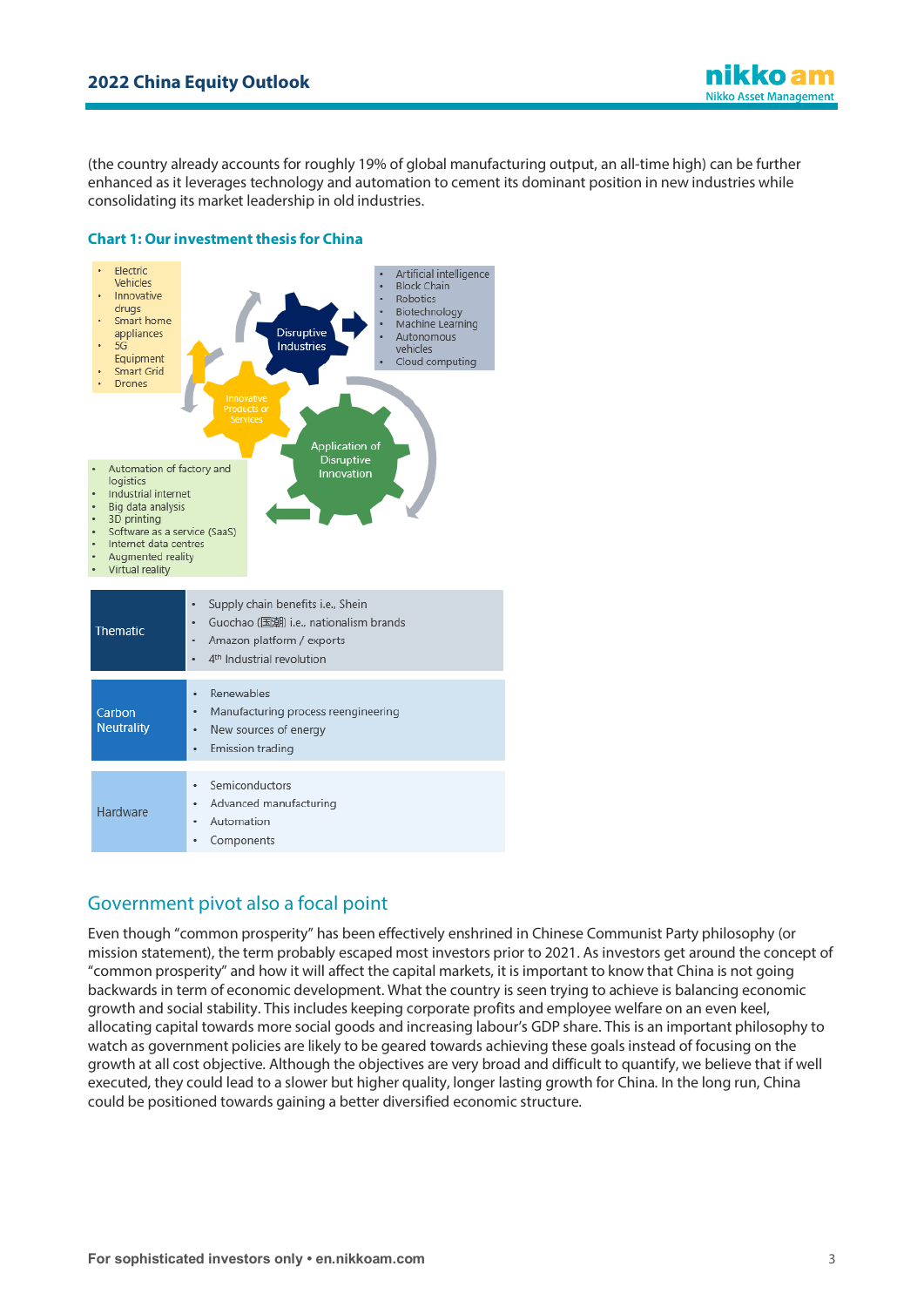## Risks

China's outlook may appear favourable thanks to its well-executed manufacturing capability and the government's efforts to navigate the economy towards more sustainable long-term growth. However, it is hard to imagine a China investment thesis without any risks.

At the top of the list of potential risks is how is China going to reopen to the rest of the world as it continues to pursue its zero-COVID policy. Most countries are adopting a strategy of living with COVID-19 while China is adamant towards sticking to its zero-COVID stance. This presents a problem as China shouldn't, and wouldn't, be able to continue shutting itself off to the rest of the world without economic consequences. We are mindful that if China does reopen, the country might experience sharp short-term pain.

Another risk is geopolitics, which remains an element with the biggest uncertainty. Events related to Taiwan have repeatedly become a hot topic for investors as a potential conflict between Taipei and Beijing might end up involving the rest of the world. Our base case continues to be that as long as Taiwan avoids a blatant move towards independence, China is likely to stick to its current response.

The third risk factor for the capital markets is the upcoming 20th National Congress in Q4 2022. With such an important event coming up, the government is likely to accelerate its  $14<sup>th</sup>$  five-year plan, which could be a doubleedged sword. Investors will be able to look forward to a clear path of development but their enthusiasm might prove to be excessive, potentially leading to execution risks.

Lastly, the perennial property leverage issue that has been haunting China since 2011 could throw a spanner into the investment landscape. Despite the assurance by the government, the property sector still accounts for a good quarter of the economy and mismanagement in this area could lead to disastrous consequences.

## **Summary**

In summary, we believe that the markets in China present significant opportunities and that it is important to be very selective. Beta is challenging as the leaders which had dominated the markets for the past six years are now struggling while the next market leaders will need time before they become big enough to have an impact. It is important to be mindful of the risks but not get swayed by headlines. We retain a heavier focus on onshore stocks, structural sectors and bottom-up stock picking.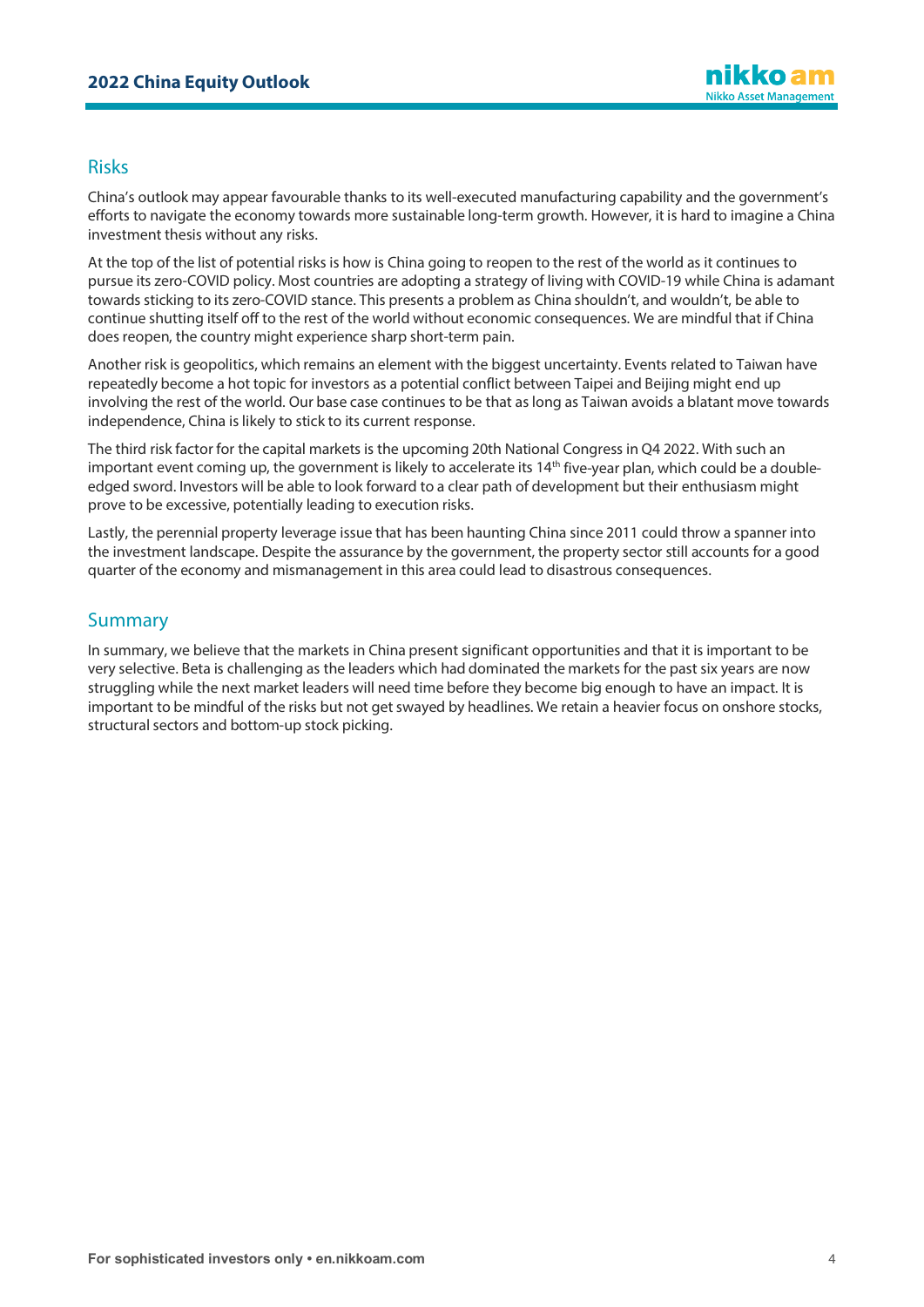**Important information**: This document is prepared by Nikko Asset Management Co., Ltd. and/or its affiliates (Nikko AM) and is for distribution only under such circumstances as may be permitted by applicable laws. This document does not constitute personal investment advice or a personal recommendation and it does not consider in any way the objectives, financial situation or needs of any recipients. All recipients are recommended to consult with their independent tax, financial and legal advisers prior to any investment.

This document is for information purposes only and is not intended to be an offer, or a solicitation of an offer, to buy or sell any investments or participate in any trading strategy. Moreover, the information in this document will not affect Nikko AM's investment strategy in any way. The information and opinions in this document have been derived from or reached from sources believed in good faith to be reliable but have not been independently verified. Nikko AM makes no guarantee, representation or warranty, express or implied, and accepts no responsibility or liability for the accuracy or completeness of this document. No reliance should be placed on any assumptions, forecasts, projections, estimates or prospects contained within this document. This document should not be regarded by recipients as a substitute for the exercise of their own judgment. Opinions stated in this document may change without notice.

In any investment, past performance is neither an indication nor guarantee of future performance and a loss of capital may occur. Estimates of future performance are based on assumptions that may not be realised. Investors should be able to withstand the loss of any principal investment. The mention of individual securities, sectors, regions or countries within this document does not imply a recommendation to buy or sell.

Nikko AM accepts no liability whatsoever for any loss or damage of any kind arising out of the use of all or any part of this document, provided that nothing herein excludes or restricts any liability of Nikko AM under applicable regulatory rules or requirements.

All information contained in this document is solely for the attention and use of the intended recipients. Any use beyond that intended by Nikko AM is strictly prohibited.

**Japan:** The information contained in this document pertaining specifically to the investment products is not directed at persons in Japan nor is it intended for distribution to persons in Japan. Registration Number: Director of the Kanto Local Finance Bureau (Financial Instruments firms) No. 368 Member Associations: The Investment Trusts Association, Japan/Japan Investment Advisers Association.

**United Kingdom and rest of Europe:** This document is communicated by Nikko Asset Management Europe Ltd, which is authorised and regulated in the United Kingdom by the Financial Conduct Authority (the FCA) (FRN 122084). This document constitutes a financial promotion for the purposes of the Financial Services and Markets Act 2000 (as amended) (FSMA) and the rules of the FCA in the United Kingdom, and is directed at professional clients as defined in the FCA Handbook of Rules and Guidance.

**United States:** This document may not be duplicated, quoted, discussed or otherwise shared without prior consent. Any offering or distribution of a Fund in the United States may only be conducted via a licensed and registered broker-dealer or a duly qualified entity. Nikko Asset Management Americas, Inc. is a United States Registered Investment Adviser.

**Singapore:** This document is for information to institutional investors as defined in the Securities and Futures Act (Chapter 289), and intermediaries only. Nikko Asset Management Asia Limited (Co. Reg. No. 198202562H) is regulated by the Monetary Authority of **Singapore** 

**Hong Kong:** This document is for information to professional investors as defined in the Securities and Futures Ordinance, and intermediaries only. The contents of this document have not been reviewed by the Securities and Futures Commission or any regulatory authority in Hong Kong. Nikko Asset Management Hong Kong Limited is a licensed corporation in Hong Kong.

**New Zealand:** This document is issued in New Zealand by Nikko Asset Management New Zealand Limited (Company No. 606057, FSP22562). It is for the use of wholesale clients, researchers, licensed financial advisers and their authorised representatives only.

**Kingdom of Bahrain:** The document has not been approved by the Central Bank of Bahrain which takes no responsibility for its contents. No offer to the public to purchase the Strategy will be made in the Kingdom of Bahrain and this document is intended to be read by the addressee only and must not be passed to, issued to, or shown to the public generally.

**Kuwait:** This document is not for general circulation to the public in Kuwait. The Strategy has not been licensed for offering in Kuwait by the Kuwaiti Capital Markets Authority or any other relevant Kuwaiti government agency. The offering of the Strategy in Kuwait on the basis a private placement or public offering is, therefore, restricted in accordance with Decree Law No. 7 of 2010 and the bylaws thereto (as amended). No private or public offering of the Strategy is being made in Kuwait, and no agreement relating to the sale of the Strategy will be concluded in Kuwait. No marketing or solicitation or inducement activities are being used to offer or market the Strategy in Kuwait.

**Kingdom of Saudi Arabia:** This document is communicated by Nikko Asset Management Europe Ltd (Nikko AME), which is authorised and regulated by the Financial Services and Markets Act 2000 (as amended) (FSMA) and the rules of the Financial Conduct Authority (the FCA) in the United Kingdom (the FCA Rules). This document should not be reproduced, redistributed, or sent directly or indirectly to any other party or published in full or in part for any purpose whatsoever without a prior written permission from Nikko AME.

This document does not constitute investment advice or a personal recommendation and does not consider in any way the suitability or appropriateness of the subject matter for the individual circumstances of any recipient. In providing a person with this document, Nikko AME is not treating that person as a client for the purposes of the FCA Rules other than those relating to financial promotion and that person will not therefore benefit from any protections that would be available to such clients.

Nikko AME and its associates and/or its or their officers, directors or employees may have or have had positions or material interests, may at any time make purchases and/or sales as principal or agent, may provide or have provided corporate finance services to issuers or may provide or have provided significant advice or investment services in any investments referred to in this document or in related investments. Relevant confidential information, if any, known within any company in the Nikko AM group or Sumitomo Mitsui Trust Holdings group and not available to Nikko AME because of regulations or internal procedure is not reflected in this document. The investments mentioned in this document may not be eligible for sale in some states or countries, and they may not be suitable for all types of investors.

**Oman:** The information contained in this document nether constitutes a public offer of securities in the Sultanate of Oman as contemplated by the Commercial companies law of Oman (Royal decree 4/74) or the Capital Markets Law of Oman (Royal